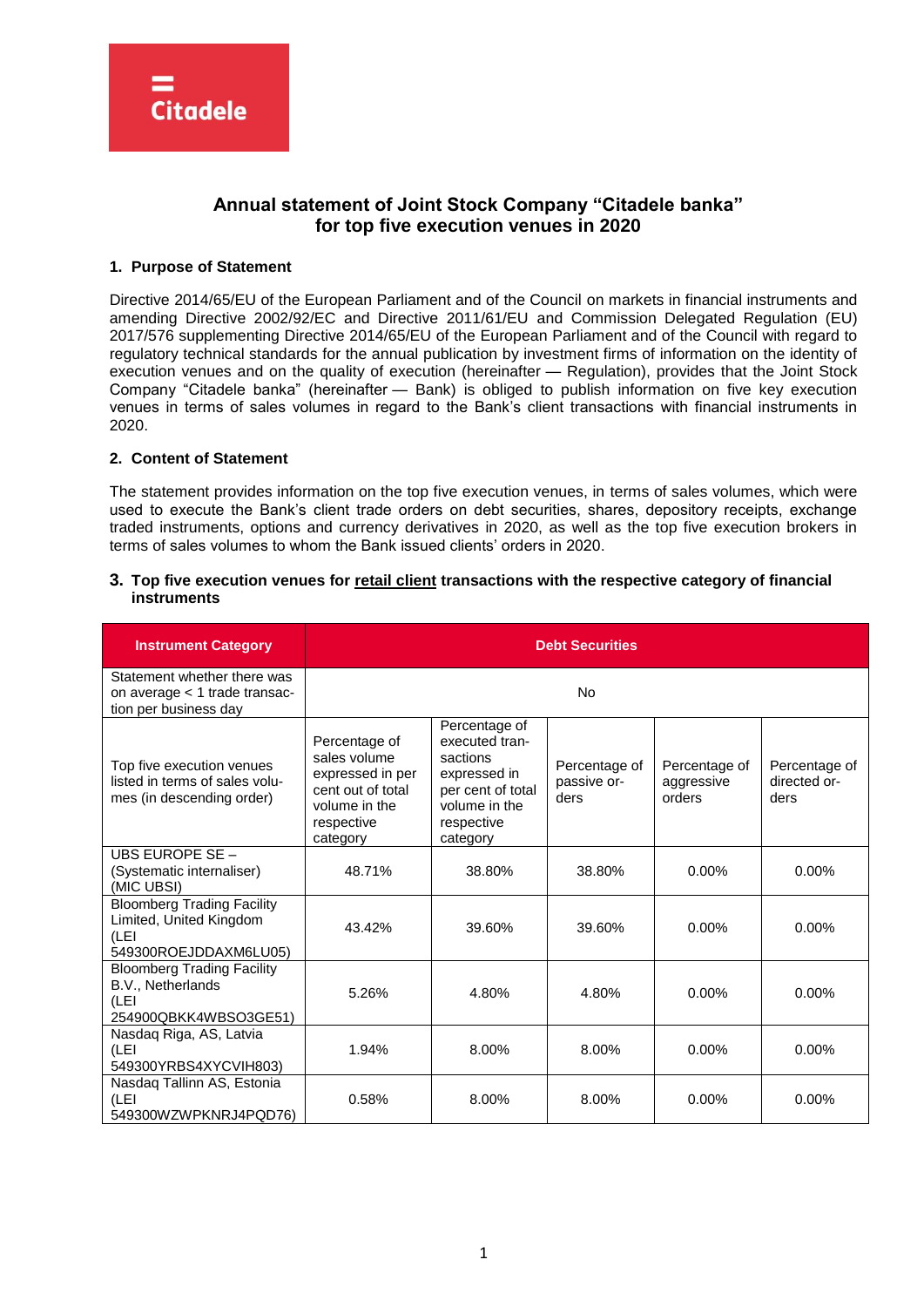# =<br>Citadele

| <b>Instrument Category</b>                                                                            | <b>Debt Securities</b>                                                                                            |                                                                                                                         |                                    |                                       |                                     |
|-------------------------------------------------------------------------------------------------------|-------------------------------------------------------------------------------------------------------------------|-------------------------------------------------------------------------------------------------------------------------|------------------------------------|---------------------------------------|-------------------------------------|
| Statement whether there<br>was on average < 1 trade<br>transaction per business day                   |                                                                                                                   |                                                                                                                         | N <sub>0</sub>                     |                                       |                                     |
| Top five execution brokers<br>listed in terms of sales volu-<br>mes (in descending order)             | Percentage of<br>sales volume<br>expressed in per<br>cent out of total<br>volume in the<br>respective<br>category | Percentage of<br>executed transac-<br>tions expressed in<br>per cent of total<br>volume in the res-<br>pective category | Percentage<br>of passive<br>orders | Percentage of<br>aggressive<br>orders | Percentage<br>of directed<br>orders |
| Mitsubishi UFJ Trust Interna-<br>tional Limited, United King-<br>dom<br>(LEI<br>213800ZXJI3S6VKHTX31) | 30.44%                                                                                                            | 28.26%                                                                                                                  | 28.26%                             | $0.00\%$                              | 0.00%                               |
| Barclays Bank PLC, United<br>Kingdom<br>(LEI<br>213800UUGANOMFJ9X769)                                 | 29.26%                                                                                                            | 30.43%                                                                                                                  | 30.43%                             | $0.00\%$                              | 0.00%                               |
| UBS Europe SE, Germany<br>(LEI<br>5299007QVIQ7IO64NX37)                                               | 18.88%                                                                                                            | 19.57%                                                                                                                  | 19.57%                             | $0.00\%$                              | $0.00\%$                            |
| Atonline Ltd, Cyprus<br>(LEI<br>213800PZWYFKIOAGQY35)                                                 | 17.87%                                                                                                            | 15.22%                                                                                                                  | 15.22%                             | 0.00%                                 | 0.00%                               |
| Credit Suisse Securities (Eu-<br>rope) Limited, United King-<br>dom<br>(LEI<br>DL6FFRRLF74S01HE2M14)  | 2.31%                                                                                                             | 4.35%                                                                                                                   | 4.35%                              | 0.00%                                 | 0.00%                               |

| <b>Instrument Category</b>                                                               | <b>Shares and Depository Receipts</b>                                                                             |                                                                                                                         |                                    |                                       |                                     |
|------------------------------------------------------------------------------------------|-------------------------------------------------------------------------------------------------------------------|-------------------------------------------------------------------------------------------------------------------------|------------------------------------|---------------------------------------|-------------------------------------|
| Statement whether there was<br>on average < 1 trade transac-<br>tion per business day    |                                                                                                                   |                                                                                                                         | N <sub>o</sub>                     |                                       |                                     |
| Top five execution venues<br>listed in terms of sales volu-<br>mes (in descending order) | Percentage of<br>sales volume<br>expressed in<br>per cent out of<br>total volume in<br>the respective<br>category | Percentage of<br>executed transac-<br>tions expressed in<br>per cent of total<br>volume in the res-<br>pective category | Percentage<br>of passive<br>orders | Percentage of<br>aggressive<br>orders | Percentage<br>of directed<br>orders |
| Nasdaq Riga, AS, Latvia<br>(LEI<br>549300YRBS4XYCVIH803)                                 | 52.80%                                                                                                            | 56.88%                                                                                                                  | 60.32%                             | 49.57%                                | $0.00\%$                            |
| Nasdag Vilnius, AB, Lithuania<br>(LEI<br>549300JGFH6L45DLE408)                           | 29.95%                                                                                                            | 21.19%                                                                                                                  | 19.84%                             | 24.04%                                | $0.00\%$                            |
| Nasdag Tallinn AS, Estonia<br>(LEI<br>549300WZWPKNRJ4PQD76)                              | 17.25%                                                                                                            | 21.93%                                                                                                                  | 19.84%                             | 26.38%                                | 0.00%                               |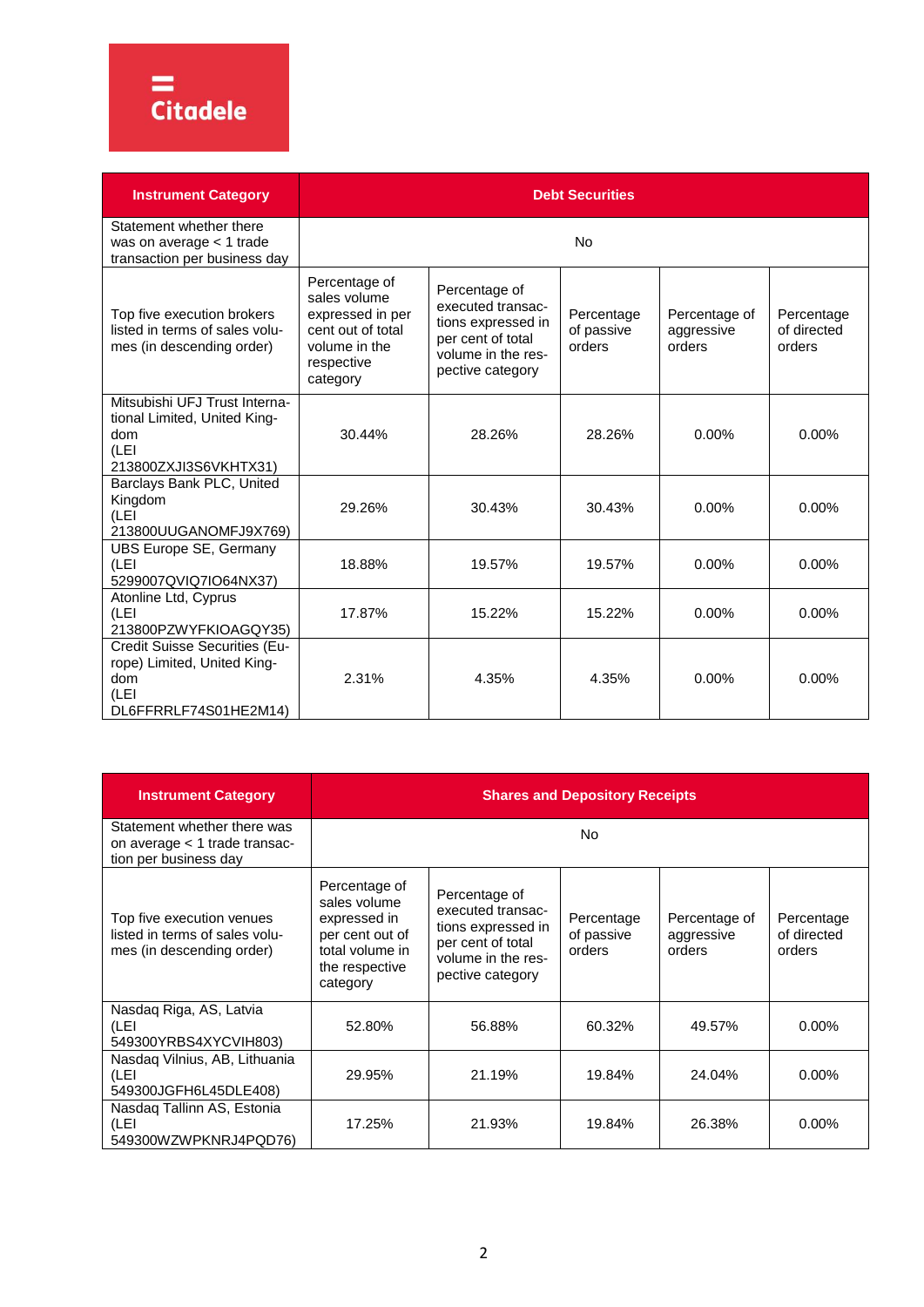

| <b>Instrument Category</b>                                                                | <b>Shares and Depository Receipts</b>                                                                             |                                                                                                                         |                                    |                                       |                                     |
|-------------------------------------------------------------------------------------------|-------------------------------------------------------------------------------------------------------------------|-------------------------------------------------------------------------------------------------------------------------|------------------------------------|---------------------------------------|-------------------------------------|
| Statement whether there was<br>on average < 1 trade transac-<br>tion per business day     |                                                                                                                   |                                                                                                                         | <b>No</b>                          |                                       |                                     |
| Top five execution brokers<br>listed in terms of sales volu-<br>mes (in descending order) | Percentage of<br>sales volume<br>expressed in<br>per cent out of<br>total volume in<br>the respective<br>category | Percentage of<br>executed transac-<br>tions expressed in<br>per cent of total<br>volume in the res-<br>pective category | Percentage<br>of passive<br>orders | Percentage of<br>aggressive<br>orders | Percentage<br>of directed<br>orders |
| Interactive Brokers LLC, USA<br>(LEI<br>50OBSE5T5521O6SMZR28)                             | 78.76%                                                                                                            | 90.33%                                                                                                                  | 94.68%                             | 46.19%                                | $0.00\%$                            |
| Saxo Bank AS, Denmark<br>(LEI<br>549300TL5406IC1XKD09)                                    | 12.68%                                                                                                            | 4.43%                                                                                                                   | 1.98%                              | 29.21%                                | $0.00\%$                            |
| AK Jensen Limited, United<br>Kingdom<br>(LEI<br>213800QH1824YW4EQO06)                     | 7.88%                                                                                                             | 5.06%                                                                                                                   | 3.30%                              | 22.97%                                | $0.00\%$                            |
| Barclays Bank PLC, United<br>Kingdom<br>(LEI<br>213800UUGANOMFJ9X769)                     | 0.63%                                                                                                             | 0.08%                                                                                                                   | 0.01%                              | 0.75%                                 | $0.00\%$                            |
| PKO Bank Polski S.A., Poland<br>(LEI<br>P4GTT6GF1W40CVIMFR43)                             | 0.03%                                                                                                             | 0.03%                                                                                                                   | 0.01%                              | 0.25%                                 | 0.00%                               |

| <b>Instrument Category</b>                                                             | <b>Exchange traded instruments ETP (ETF/ETN/ETC)</b>                                                              |                                                                                                                           |                                    |                                       |                                     |
|----------------------------------------------------------------------------------------|-------------------------------------------------------------------------------------------------------------------|---------------------------------------------------------------------------------------------------------------------------|------------------------------------|---------------------------------------|-------------------------------------|
| Statement whether there was<br>on average $<$ 1 trade<br>transaction per business day  |                                                                                                                   |                                                                                                                           | Yes                                |                                       |                                     |
| Top five execution venues<br>listed in terms of sales volumes<br>(in descending order) | Percentage of<br>sales volume<br>expressed in<br>per cent out of<br>total volume in<br>the respective<br>category | Percentage of<br>executed<br>transactions<br>expressed in per<br>cent of total<br>volume in the<br>respective<br>category | Percentage<br>of passive<br>orders | Percentage of<br>aggressive<br>orders | Percentage<br>of directed<br>orders |
| No orders                                                                              |                                                                                                                   |                                                                                                                           |                                    |                                       |                                     |

| <b>Instrument Category</b>    | <b>Exchange traded instruments ETP (ETF/ETN/ETC)</b> |
|-------------------------------|------------------------------------------------------|
| Statement whether there was   |                                                      |
| on average < 1 trade transac- | No.                                                  |
| tion per business day         |                                                      |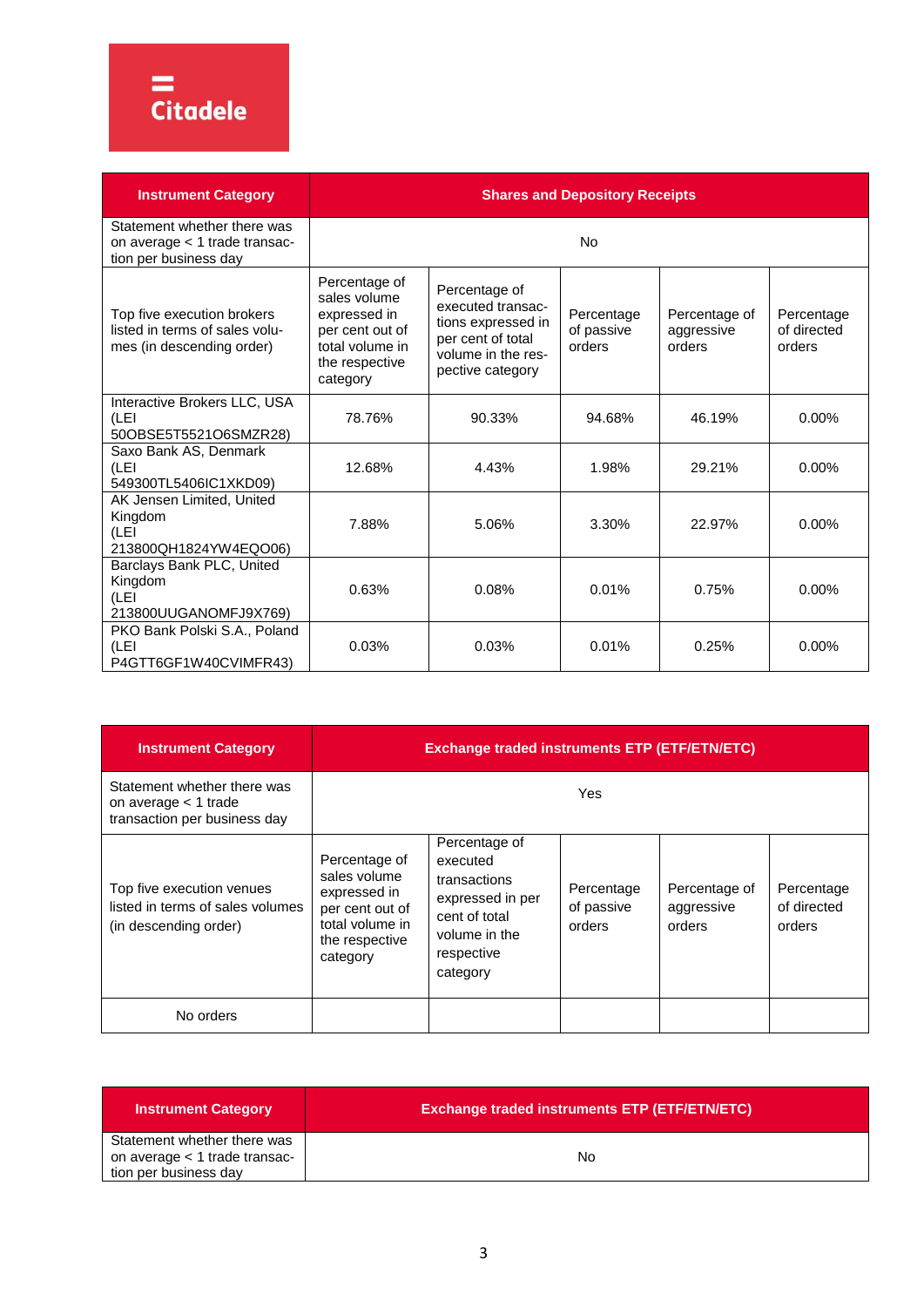

| Top five execution brokers<br>listed in terms of sales volu-<br>mes (in descending order) | Percentage of<br>sales volume<br>expressed in per<br>cent out of total<br>volume in the<br>respective<br>category | Percentage of<br>executed tran-<br>sactions<br>expressed in per<br>cent of total vo-<br>lume in the res-<br>pective category | Percentage of<br>passive orders | Percentage of<br>aggressive<br>orders | Percentage<br>of directed<br>orders |
|-------------------------------------------------------------------------------------------|-------------------------------------------------------------------------------------------------------------------|------------------------------------------------------------------------------------------------------------------------------|---------------------------------|---------------------------------------|-------------------------------------|
| Interactive Brokers LLC, USA<br>(LEI<br>50OBSE5T5521O6SMZR28)                             | 75.50%                                                                                                            | 90.81%                                                                                                                       | 97.90%                          | 14.86%                                | 0.00%                               |
| Raiffeisen Bank International<br>AG, Austria<br>(LEI<br>9ZHRYM6F437SQJ6OUG95)             | 12.71%                                                                                                            | 5.35%                                                                                                                        | 0.80%                           | 54.05%                                | $0.00\%$                            |
| AK Jensen Limited, United<br>Kingdom<br>(LEI<br>213800QH1824YW4EQO06)                     | 10.96%                                                                                                            | 3.58%                                                                                                                        | 1.30%                           | 27.93%                                | $0.00\%$                            |
| Saxo Bank AS, Denmark<br>(LEI<br>549300TL5406IC1XKD09)                                    | 0.72%                                                                                                             | 0.19%                                                                                                                        | 0.00%                           | 2.25%                                 | $0.00\%$                            |
| Barclays Bank PLC, United<br>Kingdom<br>(LEI<br>213800UUGANOMFJ9X769)                     | 0.11%                                                                                                             | 0.08%                                                                                                                        | 0.00%                           | 0.90%                                 | $0.00\%$                            |

| <b>Instrument Category</b>                                                                | <b>Options</b>                                                                                                    |                                                                                                                           |                                    |                                       |                                     |
|-------------------------------------------------------------------------------------------|-------------------------------------------------------------------------------------------------------------------|---------------------------------------------------------------------------------------------------------------------------|------------------------------------|---------------------------------------|-------------------------------------|
| Statement whether there was<br>on average $<$ 1 trade<br>transaction per business day     | Yes                                                                                                               |                                                                                                                           |                                    |                                       |                                     |
| Top five execution venues<br>listed in terms of sales<br>volumes (in descending<br>order) | Percentage of<br>sales volume<br>expressed in per<br>cent out of total<br>volume in the<br>respective<br>category | Percentage of<br>executed<br>transactions<br>expressed in per<br>cent of total<br>volume in the<br>respective<br>category | Percentage of<br>passive<br>orders | Percentage of<br>aggressive<br>orders | Percentage of<br>directed<br>orders |
| No orders                                                                                 |                                                                                                                   |                                                                                                                           |                                    |                                       |                                     |

| Instrumenta kategorija                                                              | <b>Options</b> |
|-------------------------------------------------------------------------------------|----------------|
| Statement whether there<br>was on average < 1 trade<br>transaction per business day | No             |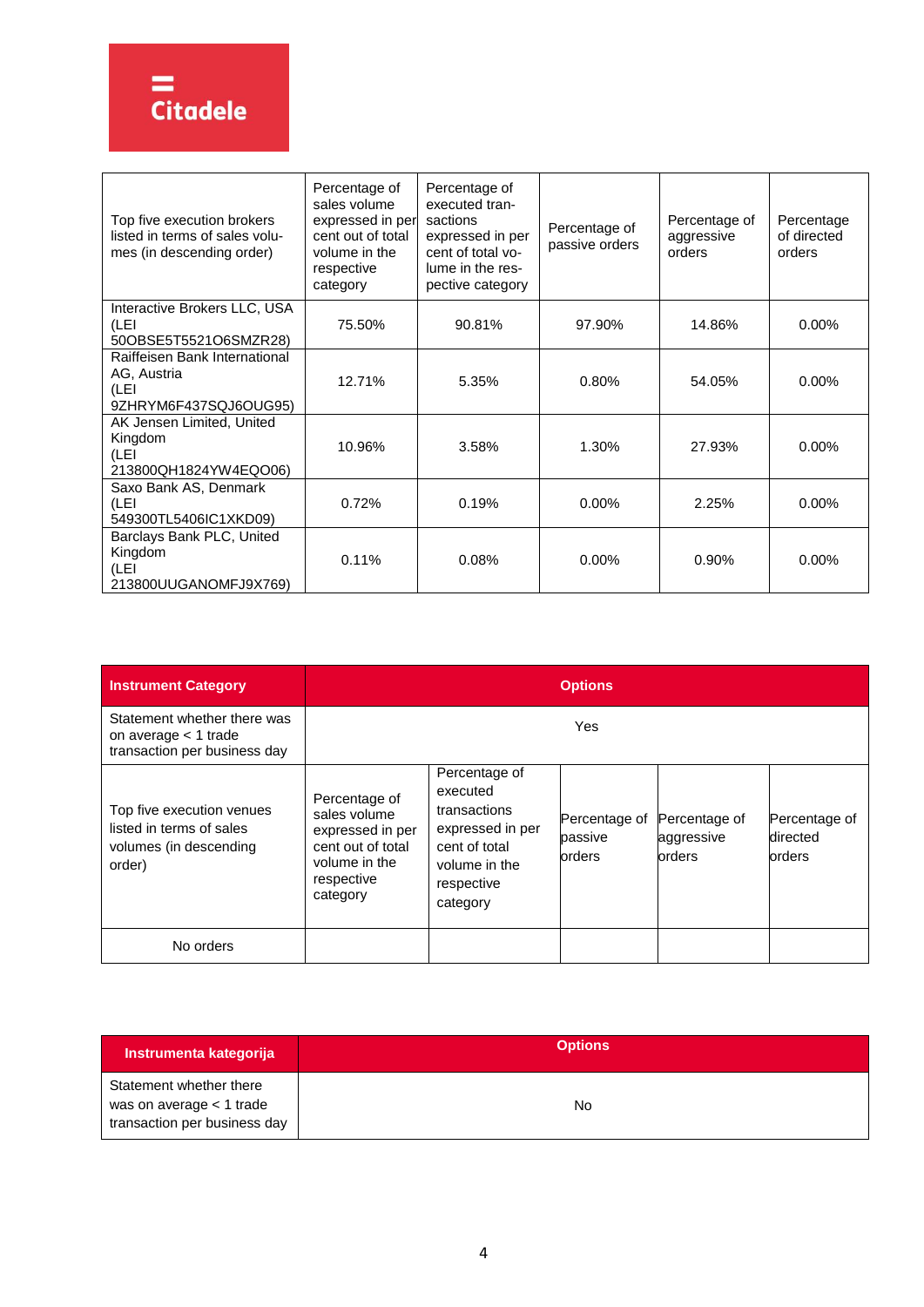| Top five execution brokers<br>listed in terms of sales<br>volumes (in descending<br>order) | Percentage of<br>sales volume<br>expressed in per<br>cent out of total<br>volume in the<br>respective<br>category | Percentage of<br>executed<br>transactions<br>expressed in per<br>cent of total<br>volume in the<br>respective<br>category | Percentage<br>of passive<br>orders | Percentage of<br>aggressive<br>orders | Percentage<br>of directed<br>orders |
|--------------------------------------------------------------------------------------------|-------------------------------------------------------------------------------------------------------------------|---------------------------------------------------------------------------------------------------------------------------|------------------------------------|---------------------------------------|-------------------------------------|
| Interactive Brokers LLC.<br><b>USA</b><br>(LEI<br>50OBSE5T5521O6SMZR28)                    | 100.00%                                                                                                           | 100.00%                                                                                                                   | 100.00%                            | 100.00%                               | $0.00\%$                            |

| <b>Instrument Category</b>                                                                | Currency derivatives - swap contracts, futures, others                                                            |                                                                                                                           |                                    |                                       |                                     |
|-------------------------------------------------------------------------------------------|-------------------------------------------------------------------------------------------------------------------|---------------------------------------------------------------------------------------------------------------------------|------------------------------------|---------------------------------------|-------------------------------------|
| Statement whether there<br>was on average $<$ 1 trade<br>transaction per business day     |                                                                                                                   |                                                                                                                           | <b>Yes</b>                         |                                       |                                     |
| Top five execution venues<br>listed in terms of sales<br>volumes (in descending<br>order) | Percentage of<br>sales volume<br>expressed in per<br>cent out of total<br>volume in the<br>respective<br>category | Percentage of<br>executed<br>transactions<br>expressed in per<br>cent of total<br>volume in the<br>respective<br>category | Percentage<br>of passive<br>orders | Percentage of<br>aggressive<br>orders | Percentage<br>of directed<br>orders |
| AS Citadele Banka<br>(LEI<br>2138009Y59EAR7H1UO97)                                        | 100%                                                                                                              | 100%                                                                                                                      | $0\%$                              | 100%                                  | $0\%$                               |

# **4. Top five execution venues for professional client transactions with the respective category of financial instruments**

| <b>Instrument Category</b>                                                                    | <b>Debt Securities</b>                                                                                            |                                                                                                                         |                                      |                                         |                                     |  |
|-----------------------------------------------------------------------------------------------|-------------------------------------------------------------------------------------------------------------------|-------------------------------------------------------------------------------------------------------------------------|--------------------------------------|-----------------------------------------|-------------------------------------|--|
| Statement whether there was<br>on average < 1 trade transac-<br>tion per business day         |                                                                                                                   | No                                                                                                                      |                                      |                                         |                                     |  |
| Top five execution venues<br>listed in terms of sales volu-<br>mes (in descending order)      | Percentage of<br>sales volume<br>expressed in per<br>cent out of total<br>volume in the<br>respective<br>category | Percentage of<br>executed transac-<br>tions expressed in<br>per cent of total<br>volume in the res-<br>pective category | Percentage of<br>bassive or-<br>ders | Percentage of<br>aggressive or-<br>ders | Percentage<br>of directed<br>orders |  |
| <b>Bloomberg Trading Facility</b><br>Limited, United Kingdom<br>(LEI<br>549300ROEJDDAXM6LU05) | 41.98%                                                                                                            | 46.46%                                                                                                                  | 47.18%                               | $0.00\%$                                | $0.00\%$                            |  |
| <b>Bloomberg Trading Facility</b><br>B.V., Netherlands<br>(LEI<br>254900QBKK4WBSO3GE51)       | 39.06%                                                                                                            | 21.72%                                                                                                                  | 22.05%                               | $0.00\%$                                | $0.00\%$                            |  |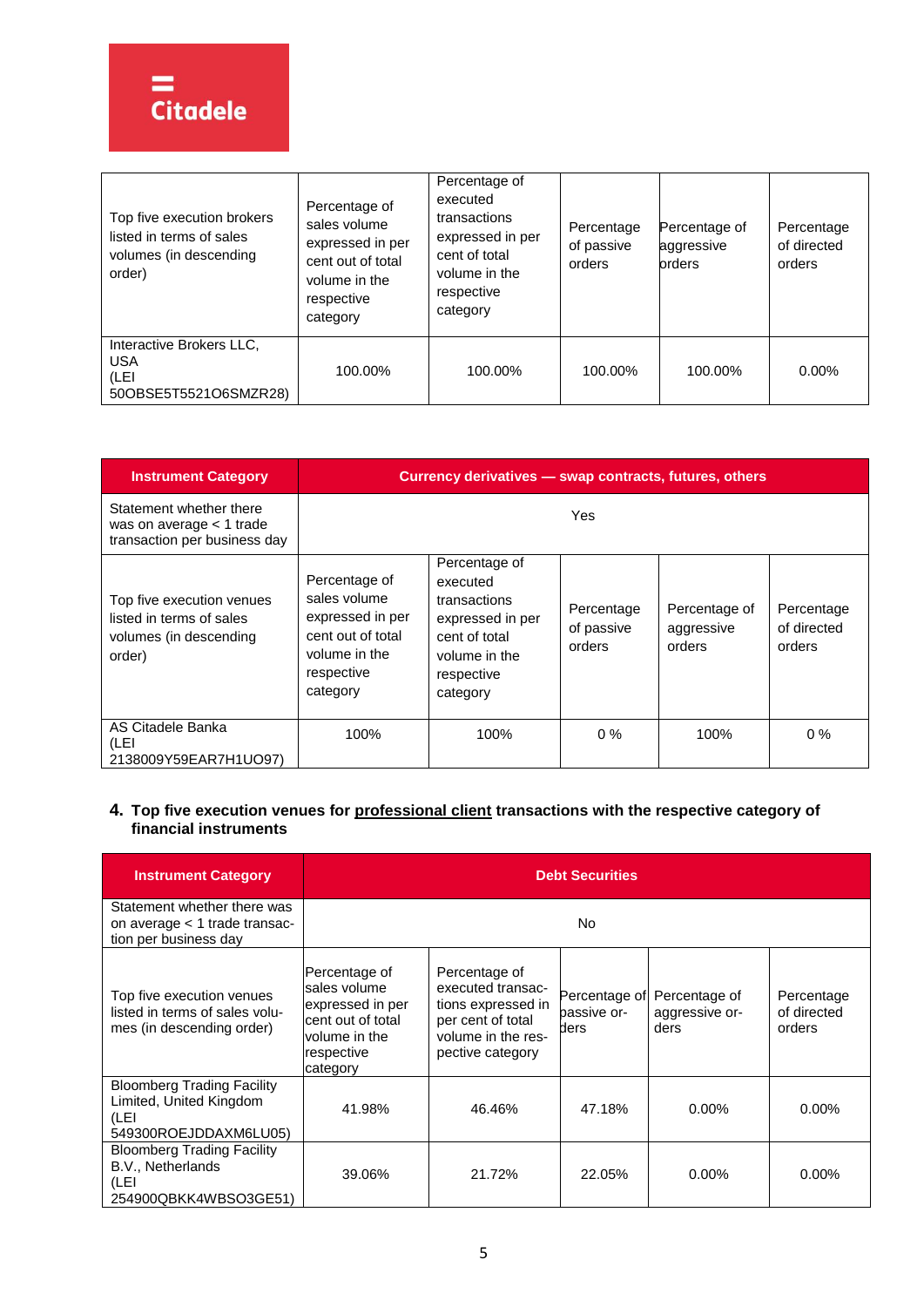| UBS EUROPE SE -<br>Systematic internaliser<br>(MIC UBSI)            | 16.47% | 27.78% | 28.21% | $0.00\%$ | $0.00\%$ |
|---------------------------------------------------------------------|--------|--------|--------|----------|----------|
| Nasdag Vilnius, AB, Lithua-<br>nia<br>(LEI<br>549300JGFH6L45DLE408) | 1.63%  | 2.53%  | 1.03%  | 100.00%  | $0.00\%$ |
| Nasdaq Riga, AS, Latvia<br>(LEI<br>549300YRBS4XYCVIH803)            | 0.86%  | 1.52%  | 1.54%  | $0.00\%$ | $0.00\%$ |

| <b>Instrument Category</b>                                                                       | <b>Debt Securities</b>                                                                                            |                                                                                                                         |                                    |                                         |                                         |  |
|--------------------------------------------------------------------------------------------------|-------------------------------------------------------------------------------------------------------------------|-------------------------------------------------------------------------------------------------------------------------|------------------------------------|-----------------------------------------|-----------------------------------------|--|
| Statement whether there was<br>on average < 1 trade transac-<br>tion per business day            |                                                                                                                   |                                                                                                                         | No                                 |                                         |                                         |  |
| Top five execution brokers<br>listed in terms of sales volu-<br>mes (in descending order)        | Percentage of<br>sales volume<br>expressed in<br>per cent out of<br>total volume in<br>the respective<br>category | Percentage of<br>executed transac-<br>tions expressed in<br>per cent of total<br>volume in the res-<br>pective category | Percentage<br>of passive<br>orders | Percentage of<br>aggressive or-<br>ders | Percenta-<br>ge of direc-<br>ted orders |  |
| Mitsubishi UFJ Trust Internati-<br>onal Limited, United Kingdom<br>(LEI<br>213800ZXJI3S6VKHTX31) | 28.51%                                                                                                            | 31.53%                                                                                                                  | 31.53%                             | $0.00\%$                                | $0.00\%$                                |  |
| Barclays Bank PLC, United<br>Kingdom<br>(LEI<br>213800UUGANOMFJ9X769)                            | 26.68%                                                                                                            | 22.52%                                                                                                                  | 22.52%                             | $0.00\%$                                | $0.00\%$                                |  |
| Luminor Bank AS Lithuanian<br>branch, Lithuania<br>(LEI<br>213800JD2L89GGG7LF07)                 | 12.46%                                                                                                            | 8.11%                                                                                                                   | 8.11%                              | $0.00\%$                                | $0.00\%$                                |  |
| <b>UBS Europe SE, Germany</b><br>(LEI<br>5299007QVIQ7IO64NX37)                                   | 7.26%                                                                                                             | 8.11%                                                                                                                   | 8.11%                              | 0.00%                                   | $0.00\%$                                |  |
| Atonline Ltd, Cyprus<br>(LEI<br>213800PZWYFKIOAGQY35)                                            | 5.33%                                                                                                             | 14.41%                                                                                                                  | 14.41%                             | $0.00\%$                                | $0.00\%$                                |  |

| <b>Instrument Category</b>                                                               | <b>Shares and Depository Receipts</b>                                                                             |                                                                                                                         |                                    |                                         |                                     |
|------------------------------------------------------------------------------------------|-------------------------------------------------------------------------------------------------------------------|-------------------------------------------------------------------------------------------------------------------------|------------------------------------|-----------------------------------------|-------------------------------------|
| Statement whether there was<br>on average < 1 trade transac-<br>tion per business day    |                                                                                                                   |                                                                                                                         | No.                                |                                         |                                     |
| Top five execution venues<br>listed in terms of sales volu-<br>mes (in descending order) | Percentage of<br>sales volume<br>expressed in per<br>cent out of total<br>volume in the<br>respective<br>category | Percentage of<br>executed transacti-<br>ons expressed in<br>per cent of total<br>volume in the res-<br>pective category | Percentage<br>of passive<br>orders | Percentage of<br>aggressive or-<br>ders | Percentage<br>of directed<br>orders |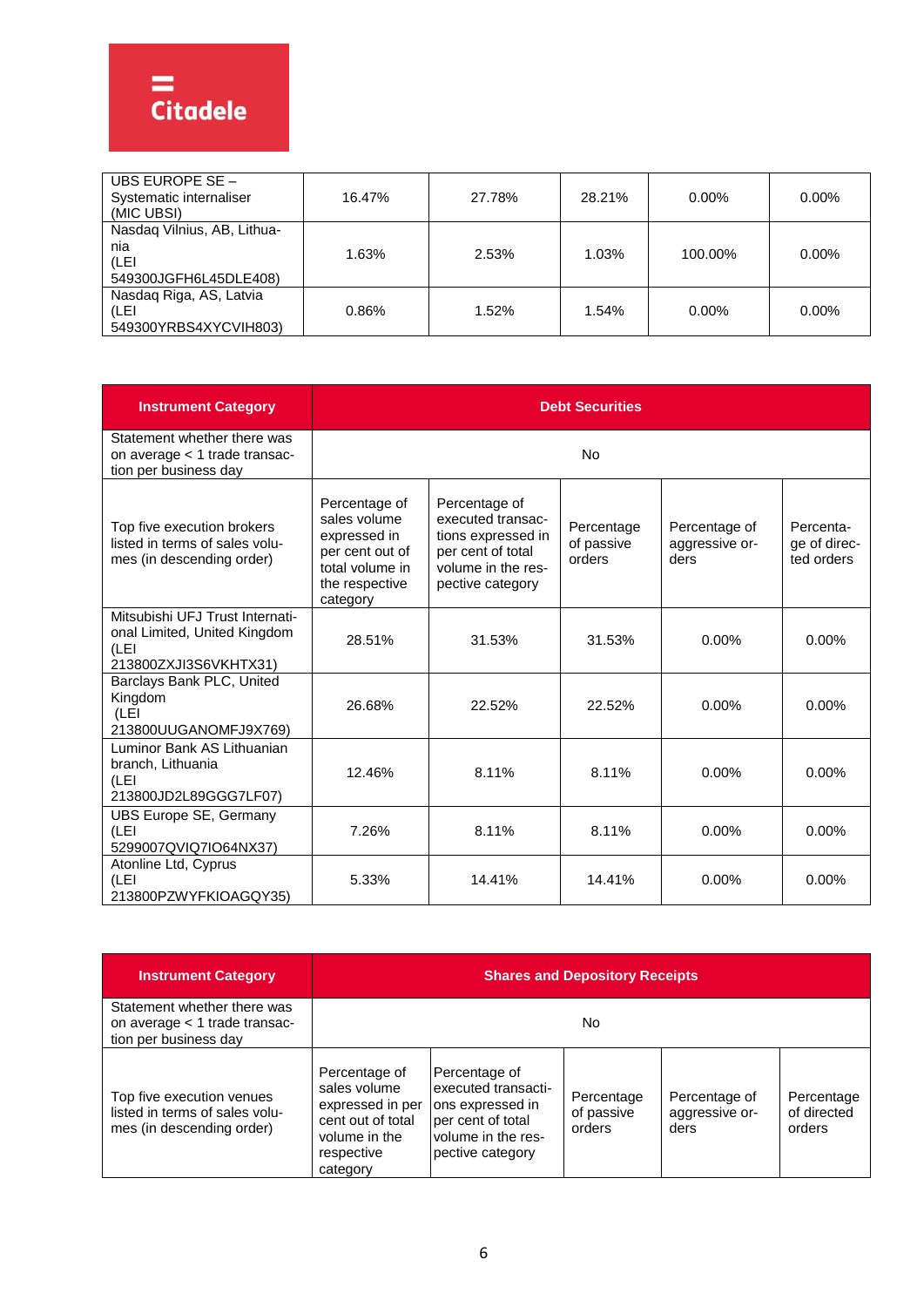| Nasdaq Tallinn AS, Estonia<br>(LEI<br>549300WZWPKNRJ4PQD76)    | 50.87% | 64.95% | 64.95% | $0.00\%$ | $0.00\%$ |
|----------------------------------------------------------------|--------|--------|--------|----------|----------|
| Nasdaq Riga, AS, Latvia<br>(LEI<br>549300YRBS4XYCVIH803)       | 41.94% | 30.93% | 30.93% | $0.00\%$ | $0.00\%$ |
| Nasdag Vilnius, AB, Lithuania<br>(LEI<br>549300JGFH6L45DLE408) | 7.19%  | 4.12%  | 4.12%  | $0.00\%$ | $0.00\%$ |

| <b>Instrument Category</b>                                                                | <b>Shares and Depository Receipts</b>                                                                             |                                                                                                                         |                                    |                                         |                                     |  |
|-------------------------------------------------------------------------------------------|-------------------------------------------------------------------------------------------------------------------|-------------------------------------------------------------------------------------------------------------------------|------------------------------------|-----------------------------------------|-------------------------------------|--|
| Statement whether there was<br>on average < 1 trade transacti-<br>on per business day     |                                                                                                                   |                                                                                                                         | <b>No</b>                          |                                         |                                     |  |
| Top five execution brokers lis-<br>ted in terms of sales volumes<br>(in descending order) | Percentage of<br>sales volume<br>expressed in<br>per cent out of<br>total volume in<br>the respective<br>category | Percentage of<br>executed transac-<br>tions expressed in<br>per cent of total<br>volume in the res-<br>pective category | Percentage<br>of passive<br>orders | Percentage of<br>aggressive or-<br>ders | Percentage<br>of directed<br>orders |  |
| Interactive Brokers LLC, USA<br>(LEI<br>50OBSE5T5521O6SMZR28)                             | 57.71%                                                                                                            | 35.36%                                                                                                                  | 98.84%                             | 15.43%                                  | $0.00\%$                            |  |
| Saxo Bank AS, Denmark<br>(LEI 549300TL5406IC1XKD09)                                       | 27.08%                                                                                                            | 15.47%                                                                                                                  | 0.00%                              | 20.33%                                  | $0.00\%$                            |  |
| AK Jensen Limited, United King-<br>dom<br>(LEI<br>213800QH1824YW4EQO06)                   | 12.98%                                                                                                            | 43.37%                                                                                                                  | 0.58%                              | 56.81%                                  | $0.00\%$                            |  |
| Barclays Bank PLC, Ireland<br>(LEI<br>2G5BKIC2CB69PRJH1W31)                               | 1.01%                                                                                                             | 1.66%                                                                                                                   | $0.00\%$                           | 2.18%                                   | $0.00\%$                            |  |
| Barclays Bank PLC, United<br>Kingdom<br>(LEI<br>213800UUGANOMFJ9X769)                     | 0.96%                                                                                                             | 2.90%                                                                                                                   | $0.00\%$                           | 3.81%                                   | 0.00%                               |  |

| <b>Instrument Category</b>                                                             | <b>Exchange traded instruments ETP (ETF/ETN/ETC)</b>                                                              |                                                                                                                           |                                    |                                       |                                     |  |
|----------------------------------------------------------------------------------------|-------------------------------------------------------------------------------------------------------------------|---------------------------------------------------------------------------------------------------------------------------|------------------------------------|---------------------------------------|-------------------------------------|--|
| Statement whether there was<br>on average < 1 trade<br>transaction per business day    |                                                                                                                   |                                                                                                                           | Yes                                |                                       |                                     |  |
| Top five execution venues<br>listed in terms of sales volumes<br>(in descending order) | Percentage of<br>sales volume<br>expressed in<br>per cent out of<br>total volume in<br>the respective<br>category | Percentage of<br>executed<br>transactions<br>expressed in per<br>cent of total<br>volume in the<br>respective<br>category | Percentage of<br>passive<br>orders | Percentage of<br>aggressive<br>orders | Percentage<br>of directed<br>orders |  |
| No orders                                                                              |                                                                                                                   |                                                                                                                           |                                    |                                       |                                     |  |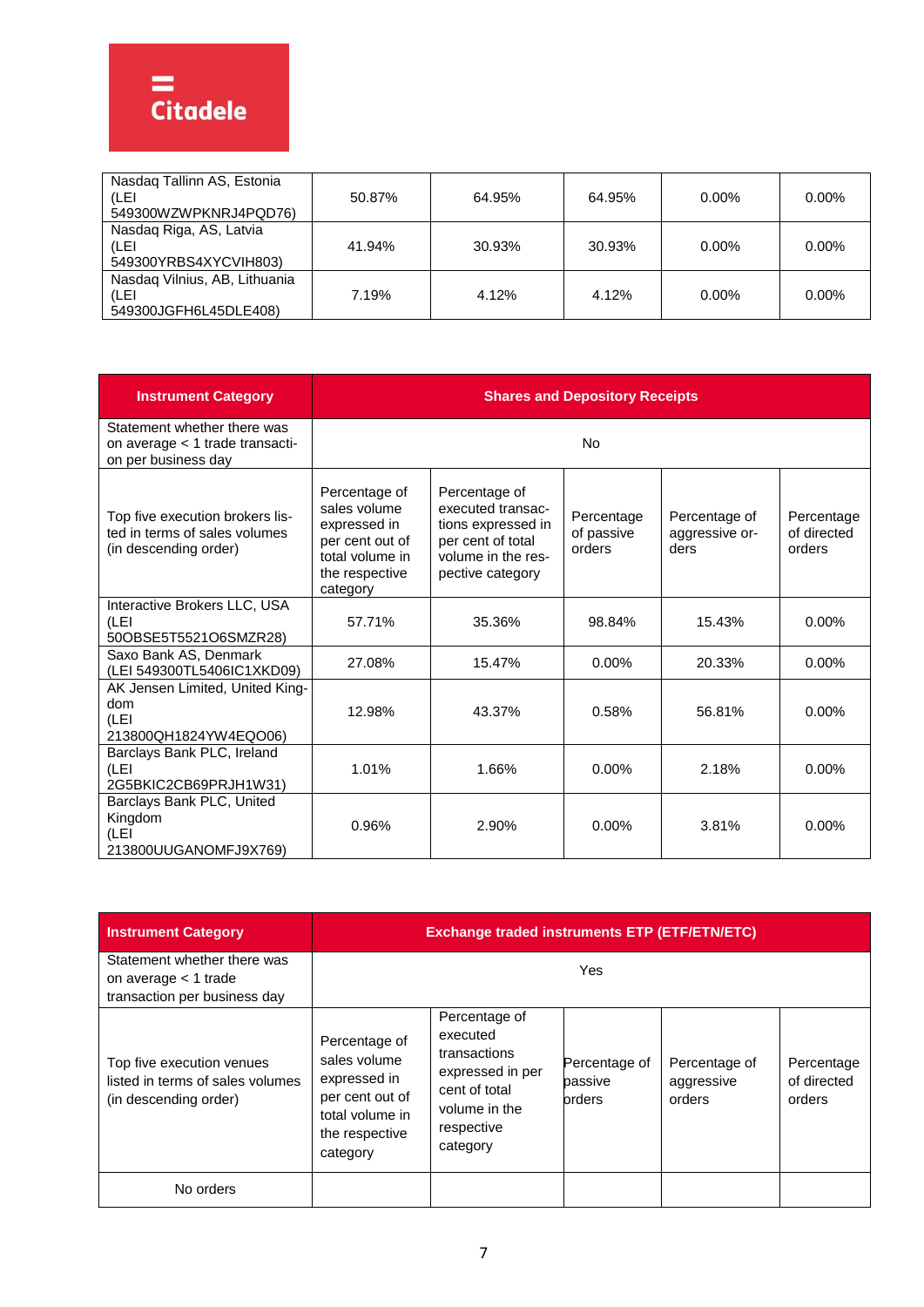

| <b>Instrument Category</b>                                                                | <b>Exchange traded instruments ETP (ETF/ETN/ETC)</b>                                                              |                                                                                                                         |                                    |                                         |                                     |  |  |
|-------------------------------------------------------------------------------------------|-------------------------------------------------------------------------------------------------------------------|-------------------------------------------------------------------------------------------------------------------------|------------------------------------|-----------------------------------------|-------------------------------------|--|--|
| Statement whether there was<br>on average < 1 trade transacti-<br>on per business day     |                                                                                                                   |                                                                                                                         | No                                 |                                         |                                     |  |  |
| Top five execution brokers lis-<br>ted in terms of sales volumes<br>(in descending order) | Percentage of<br>sales volume<br>expressed in<br>per cent out of<br>total volume in<br>the respective<br>category | Percentage of<br>executed transac-<br>tions expressed in<br>per cent of total<br>volume in the res-<br>pective category | Percentage<br>of passive<br>orders | Percentage of<br>aggressive or-<br>ders | Percentage<br>of directed<br>orders |  |  |
| AK Jensen Limited, United King-<br>dom<br>(LEI<br>213800QH1824YW4EQO06)                   | 59.52%                                                                                                            | 52.17%                                                                                                                  | 100.00%                            | 42.11%                                  | $0.00\%$                            |  |  |
| Raiffeisen Bank International<br>AG, Austria<br>(LEI<br>9ZHRYM6F437SQJ6OUG95)             | 40.16%                                                                                                            | 30.43%                                                                                                                  | $0.00\%$                           | 36.84%                                  | $0.00\%$                            |  |  |
| Interactive Brokers LLC, USA<br>(LEI<br>50OBSE5T5521O6SMZR28)                             | 0.22%                                                                                                             | 10.87%                                                                                                                  | $0.00\%$                           | 13.16%                                  | $0.00\%$                            |  |  |
| Saxo Bank AS, Denmark<br>(LEI 549300TL5406IC1XKD09)                                       | 0.10%                                                                                                             | 6.52%                                                                                                                   | 0.00%                              | 7.89%                                   | $0.00\%$                            |  |  |

| <b>Instrument Category</b>                                                             |                                                                                                                   | <b>Options</b>                                                                                                            |                                    |                                       |                                     |  |  |
|----------------------------------------------------------------------------------------|-------------------------------------------------------------------------------------------------------------------|---------------------------------------------------------------------------------------------------------------------------|------------------------------------|---------------------------------------|-------------------------------------|--|--|
| Statement whether there was<br>on average $<$ 1 trade<br>transaction per business day  |                                                                                                                   |                                                                                                                           | Yes                                |                                       |                                     |  |  |
| Top five execution venues<br>listed in terms of sales volumes<br>(in descending order) | Percentage of<br>sales volume<br>expressed in per<br>cent out of total<br>volume in the<br>respective<br>category | Percentage of<br>executed<br>transactions<br>expressed in per<br>cent of total<br>volume in the<br>respective<br>category | Percentage of<br>passive<br>orders | Percentage of<br>aggressive<br>orders | Percentage<br>of directed<br>orders |  |  |
| No orders                                                                              |                                                                                                                   |                                                                                                                           |                                    |                                       |                                     |  |  |

| <b>Instrument Category</b>                                                              | <b>Options</b>                                                                                                                   |                                                                                                                        |                                    |                                       |                                     |  |
|-----------------------------------------------------------------------------------------|----------------------------------------------------------------------------------------------------------------------------------|------------------------------------------------------------------------------------------------------------------------|------------------------------------|---------------------------------------|-------------------------------------|--|
| Statement whether there was<br>on average $<$ 1 trade<br>transaction per business day   |                                                                                                                                  |                                                                                                                        | Yes                                |                                       |                                     |  |
| Top five execution brokers<br>listed in terms of sales volumes<br>(in descending order) | Percentage<br>οf<br>sales<br>volume<br>expressed<br>ın<br>per cent out of<br>volume in<br>total<br>the<br>respective<br>category | Percentage of<br>executed<br>transactions<br>expressed in per<br>cent of total volume<br>in the respective<br>category | Percentage<br>of passive<br>orders | Percentage of<br>aggressive<br>orders | Percentage<br>of directed<br>orders |  |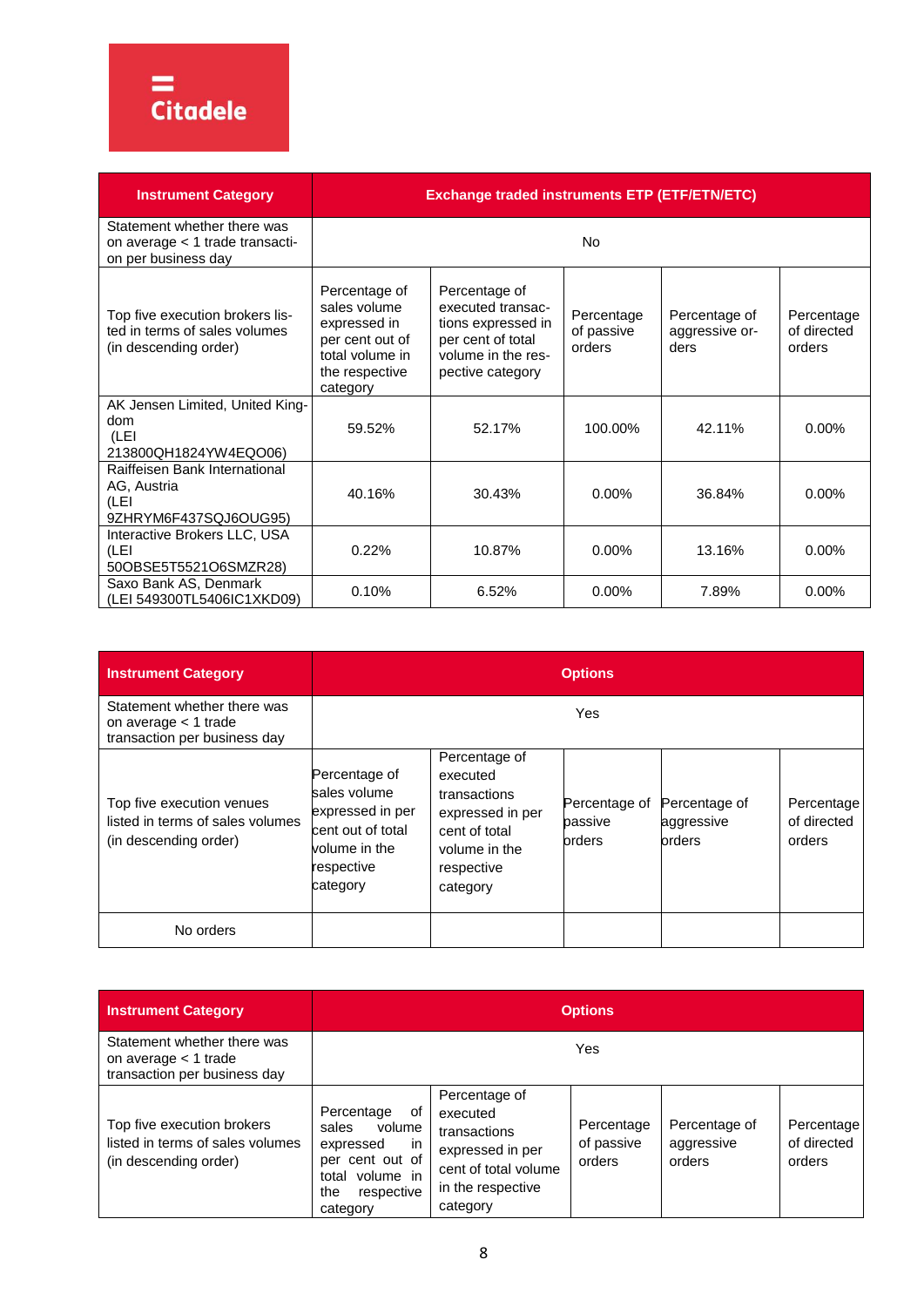

| , order<br>N٥ |  |  |  |
|---------------|--|--|--|
|               |  |  |  |
|               |  |  |  |

| <b>Instrument Category</b>                                                             | Currency derivatives - swap contracts, futures, others                                                            |                                                                                                                           |                                    |                                       |                                     |  |
|----------------------------------------------------------------------------------------|-------------------------------------------------------------------------------------------------------------------|---------------------------------------------------------------------------------------------------------------------------|------------------------------------|---------------------------------------|-------------------------------------|--|
| Statement whether there was<br>on average $<$ 1 trade<br>transaction per business day  |                                                                                                                   |                                                                                                                           | Yes                                |                                       |                                     |  |
| Top five execution venues<br>listed in terms of sales volumes<br>(in descending order) | Percentage of<br>sales volume<br>expressed in<br>per cent out of<br>total volume in<br>the respective<br>category | Percentage of<br>executed<br>transactions<br>expressed in per<br>cent of total<br>volume in the<br>respective<br>category | Percentage<br>of passive<br>orders | Percentage of<br>aggressive<br>orders | Percentage<br>of directed<br>orders |  |
| AS Citadele Banka<br>(LEI 2138009Y59EAR7H1UO97)                                        | 100%                                                                                                              | 100%                                                                                                                      | 0%                                 | 100%                                  | 0%                                  |  |

# **5. Top five execution venues in regard to all executed client trade orders for the respective financial instrument**

| <b>Instrument Category</b>                                                                    | <b>Debt Securities</b>                                                                                            |                                                                                                                         |                                    |                                         |                                     |  |
|-----------------------------------------------------------------------------------------------|-------------------------------------------------------------------------------------------------------------------|-------------------------------------------------------------------------------------------------------------------------|------------------------------------|-----------------------------------------|-------------------------------------|--|
| Statement whether there was<br>on average < 1 trade transac-<br>tion per business day         |                                                                                                                   |                                                                                                                         | No                                 |                                         |                                     |  |
| Top five execution venues<br>listed in terms of sales volu-<br>mes (in descending order)      | Percentage of<br>sales volume<br>expressed in per<br>cent out of total<br>volume in the<br>respective<br>category | Percentage of<br>executed transac-<br>tions expressed in<br>per cent of total<br>volume in the res-<br>pective category | Percentage<br>of passive<br>orders | Percentage of<br>aggressive or-<br>ders | Percentage<br>of directed<br>orders |  |
| <b>Bloomberg Trading Facility</b><br>Limited, United Kingdom<br>(LEI<br>549300ROEJDDAXM6LU05) | 42.29%                                                                                                            | 42.63%                                                                                                                  | 42.92%                             | $0.00\%$                                | $0.00\%$                            |  |
| <b>Bloomberg Trading Facility</b><br>B.V., Netherlands<br>(LEI<br>254900QBKK4WBSO3GE51)       | 31.76%                                                                                                            | 12.28%                                                                                                                  | 12.36%                             | $0.00\%$                                | $0.00\%$                            |  |
| UBS EUROPE SE -<br>Systematic internaliser<br>(MIC UBSI)                                      | 23.43%                                                                                                            | 33.93%                                                                                                                  | 34.16%                             | $0.00\%$                                | $0.00\%$                            |  |
| Nasdaq Vilnius, AB, Lithua-<br>nia<br>(LEI<br>549300JGFH6L45DLE408)                           | 1.30%                                                                                                             | 1.56%                                                                                                                   | 0.90%                              | 100.00%                                 | $0.00\%$                            |  |
| Nasdaq Riga, AS, Latvia<br>(LEI<br>549300YRBS4XYCVIH803)                                      | 1.09%                                                                                                             | 5.13%                                                                                                                   | 5.17%                              | 0.00%                                   | 0.00%                               |  |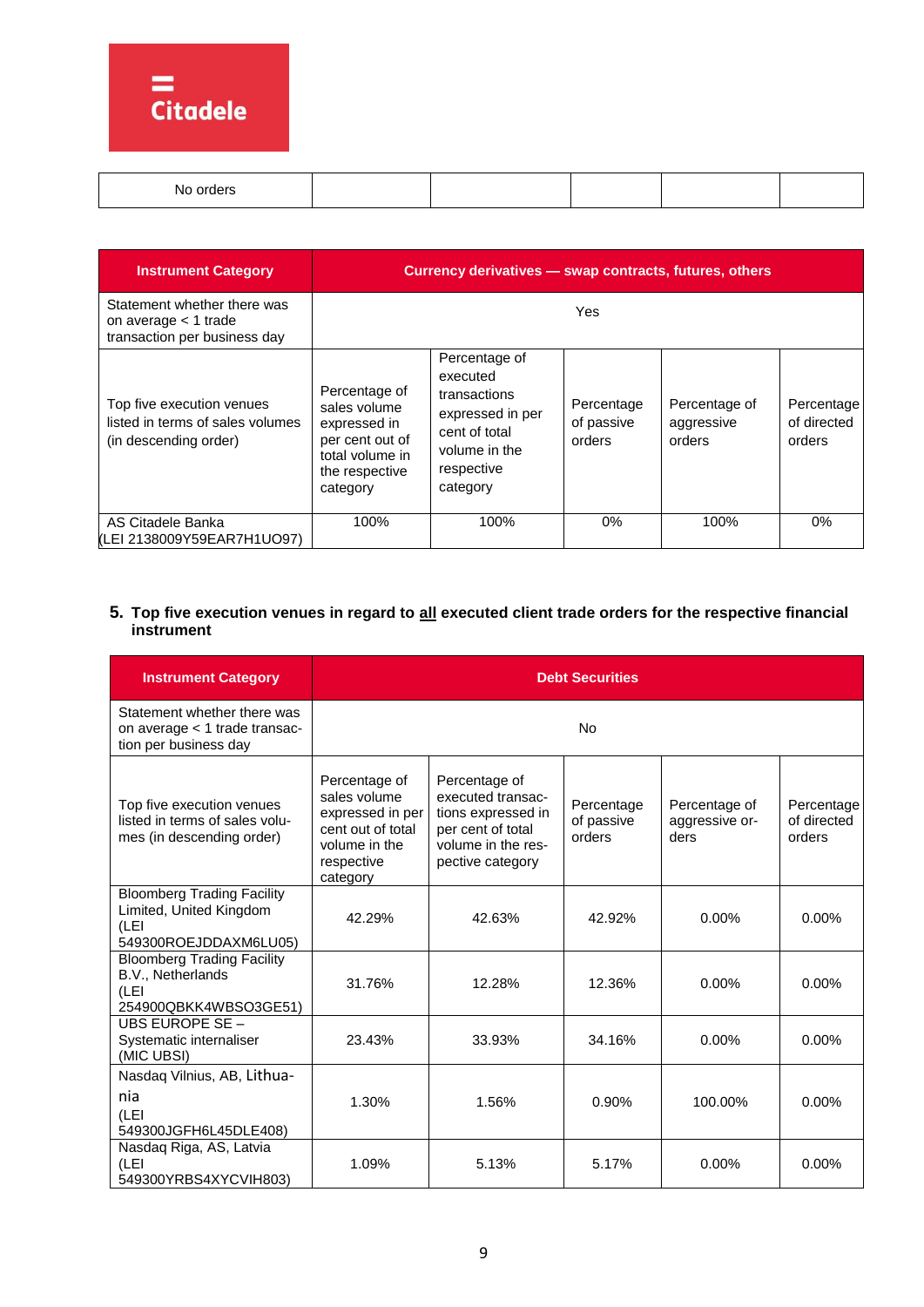

| <b>Instrument Category</b>                                                                             | <b>Debt Securities</b>                                                                                            |                                                                                                                         |                                    |                                         |                                     |  |  |
|--------------------------------------------------------------------------------------------------------|-------------------------------------------------------------------------------------------------------------------|-------------------------------------------------------------------------------------------------------------------------|------------------------------------|-----------------------------------------|-------------------------------------|--|--|
| Statement whether there was<br>on average < 1 trade transac-<br>tion per business day                  |                                                                                                                   | <b>No</b>                                                                                                               |                                    |                                         |                                     |  |  |
| Top five execution brokers<br>listed in terms of sales volu-<br>mes (in descending order)              | Percentage of<br>sales volume<br>expressed in<br>per cent out of<br>total volume in<br>the respective<br>category | Percentage of<br>executed transac-<br>tions expressed in<br>per cent of total<br>volume in the res-<br>pective category | Percentage<br>of passive<br>orders | Percentage of<br>aggressive or-<br>ders | Percentage<br>of directed<br>orders |  |  |
| Mitsubishi UFJ Trust Interna-<br>tional Limited, United King-<br>dom<br>(LEI)<br>213800ZXJI3S6VKHTX31) | 28.64%                                                                                                            | 30.57%                                                                                                                  | 30.57%                             | 0.00%                                   | 0.00%                               |  |  |
| Barclays Bank PLC, United<br>Kingdom<br>(LEI<br>213800UUGANOMFJ9X769)                                  | 26.86%                                                                                                            | 24.84%                                                                                                                  | 24.84%                             | 0.00%                                   | $0.00\%$                            |  |  |
| Luminor Bank AS Lithuanian<br>branch, Lithuania<br>(LEI<br>213800JD2L89GGG7LF07)                       | 11.59%                                                                                                            | 5.73%                                                                                                                   | 5.73%                              | 0.00%                                   | $0.00\%$                            |  |  |
| UBS Europe SE, Germany<br>(LEI<br>5299007QVIQ7IO64NX37)                                                | 8.07%                                                                                                             | 11.46%                                                                                                                  | 11.46%                             | $0.00\%$                                | $0.00\%$                            |  |  |
| Atonline Ltd, Cyprus<br>(LEI<br>213800PZWYFKIOAGQY35)                                                  | 6.21%                                                                                                             | 14.65%                                                                                                                  | 14.65%                             | $0.00\%$                                | $0.00\%$                            |  |  |

| <b>Instrument Category</b>                                                               | <b>Shares and Depository Receipts</b>                                                                             |                                                                                                                         |                                      |                                         |                                     |  |
|------------------------------------------------------------------------------------------|-------------------------------------------------------------------------------------------------------------------|-------------------------------------------------------------------------------------------------------------------------|--------------------------------------|-----------------------------------------|-------------------------------------|--|
| Statement whether there was<br>on average < 1 trade transac-<br>tion per business day    | No.                                                                                                               |                                                                                                                         |                                      |                                         |                                     |  |
| Top five execution venues<br>listed in terms of sales volu-<br>mes (in descending order) | Percentage of<br>sales volume<br>expressed in<br>per cent out of<br>total volume in<br>the respective<br>category | Percentage of<br>executed transac-<br>tions expressed in<br>per cent of total<br>volume in the res-<br>pective category | Percentage of<br>passive or-<br>ders | Percentage of<br>aggressive or-<br>ders | Percentage<br>of directed<br>orders |  |
| Nasdaq Riga, AS, Latvia<br>(LEI<br>549300YRBS4XYCVIH803)                                 | 51.57%                                                                                                            | 55.27%                                                                                                                  | 57.72%                               | 49.57%                                  | $0.00\%$                            |  |
| Nasdag Vilnius, AB, Lithuania<br>(LEI<br>549300JGFH6L45DLE408)                           | 27.38%                                                                                                            | 20.13%                                                                                                                  | 18.45%                               | 24.04%                                  | $0.00\%$                            |  |
| Nasdaq Tallinn AS, Estonia<br>(LEI<br>549300WZWPKNRJ4PQD76)                              | 21.05%                                                                                                            | 24.60%                                                                                                                  | 23.84%                               | 26.38%                                  | $0.00\%$                            |  |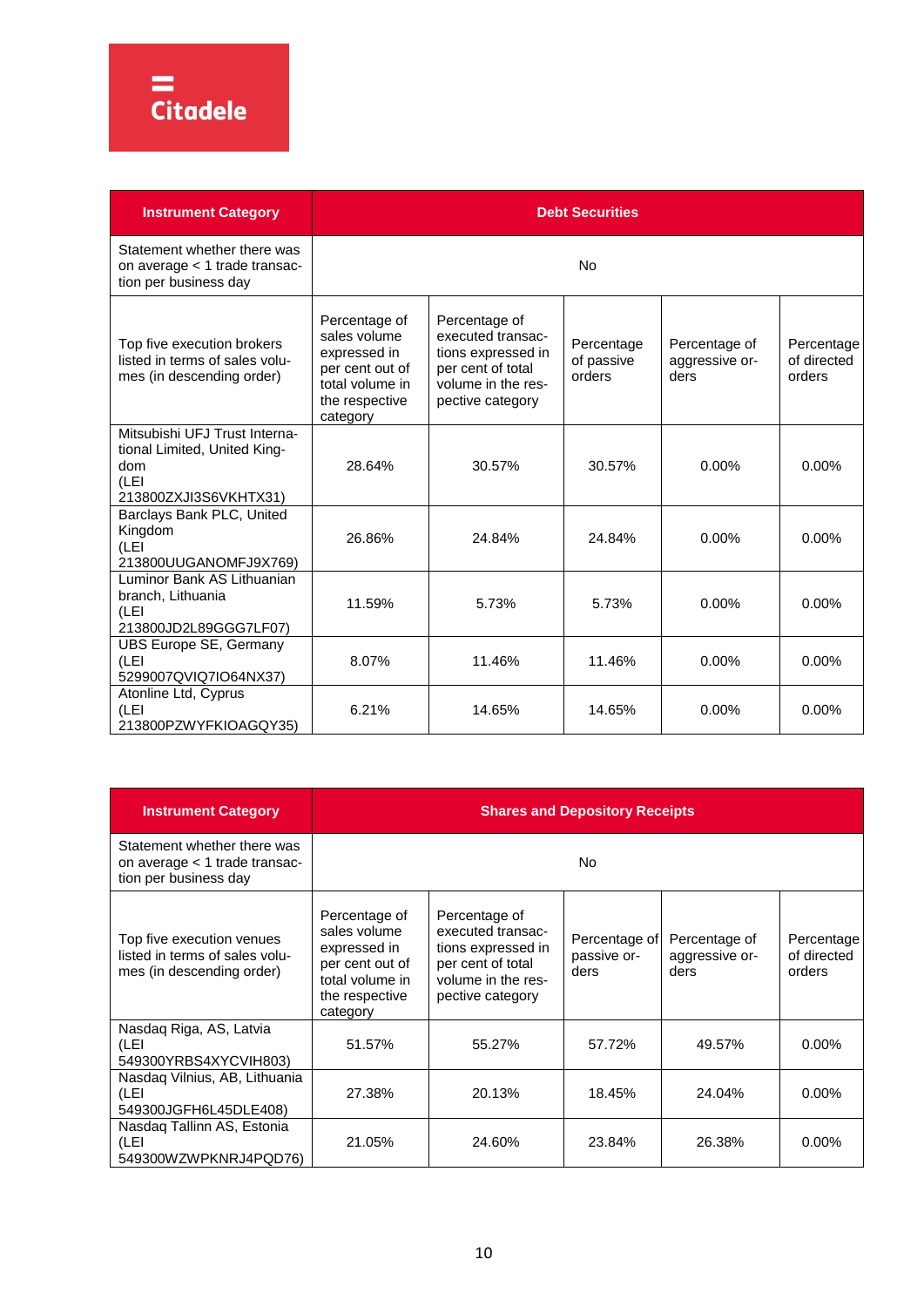

| <b>Instrument Category</b>                                                                | <b>Shares and Depository Receipts</b>                                                                             |                                                                                                                         |                                    |                                         |                                     |  |
|-------------------------------------------------------------------------------------------|-------------------------------------------------------------------------------------------------------------------|-------------------------------------------------------------------------------------------------------------------------|------------------------------------|-----------------------------------------|-------------------------------------|--|
| Statement whether there was<br>on average < 1 trade transac-<br>tion per business day     |                                                                                                                   |                                                                                                                         | <b>No</b>                          |                                         |                                     |  |
| Top five execution brokers<br>listed in terms of sales volu-<br>mes (in descending order) | Percentage of<br>sales volume<br>expressed in<br>per cent out of<br>total volume in<br>the respective<br>category | Percentage of<br>executed transac-<br>tions expressed in<br>per cent of total<br>volume in the res-<br>pective category | Percentage<br>of passive<br>orders | Percentage of<br>aggressive or-<br>ders | Percentage<br>of directed<br>orders |  |
| Interactive Brokers LLC, USA<br>(LEI<br>50OBSE5T5521O6SMZR28)                             | 69.39%                                                                                                            | 86.20%                                                                                                                  | 94.77%                             | 33.65%                                  | $0.00\%$                            |  |
| Saxo Bank AS, Denmark<br>(LEI<br>549300TL5406IC1XKD09)                                    | 19.09%                                                                                                            | 5.25%                                                                                                                   | 1.94%                              | 25.59%                                  | $0.00\%$                            |  |
| AK Jensen Limited, United<br>Kingdom<br>(LEI<br>213800QH1824YW4EQO06)                     | 10.15%                                                                                                            | 7.94%                                                                                                                   | 3.24%                              | 36.76%                                  | $0.00\%$                            |  |
| Barclays Bank PLC, United<br>Kingdom<br>(LEI<br>213800UUGANOMFJ9X769)                     | 0.77%                                                                                                             | 0.29%                                                                                                                   | 0.01%                              | 2.00%                                   | $0.00\%$                            |  |
| Barclays Bank PLC, Ireland<br>(LEI<br>2G5BKIC2CB69PRJH1W31)                               | 0.46%                                                                                                             | 0.13%                                                                                                                   | 0.01%                              | 0.89%                                   | 0.00%                               |  |

| <b>Instrument Category</b>                                                                | <b>Exchange traded instruments ETP (ETF/ETN/ETC)</b>                                                              |                                                                                                                           |                                    |                                       |                                     |  |  |
|-------------------------------------------------------------------------------------------|-------------------------------------------------------------------------------------------------------------------|---------------------------------------------------------------------------------------------------------------------------|------------------------------------|---------------------------------------|-------------------------------------|--|--|
| Statement whether there was<br>on average $<$ 1 trade<br>transaction per business day     |                                                                                                                   | Yes                                                                                                                       |                                    |                                       |                                     |  |  |
| Top five execution venues<br>listed in terms of sales<br>volumes (in descending<br>order) | Percentage of<br>sales volume<br>expressed in<br>per cent out of<br>total volume in<br>the respective<br>category | Percentage of<br>executed<br>transactions<br>expressed in per<br>cent of total<br>volume in the<br>respective<br>category | Percentage<br>of passive<br>orders | Percentage of<br>aggressive<br>orders | Percentage<br>of directed<br>orders |  |  |
| No orders                                                                                 |                                                                                                                   |                                                                                                                           |                                    |                                       |                                     |  |  |

| <b>Instrument Category</b>                                                            | <b>Exchange traded instruments ETP (ETF/ETN/ETC)</b> |
|---------------------------------------------------------------------------------------|------------------------------------------------------|
| Statement whether there was<br>on average < 1 trade transac-<br>tion per business day | No                                                   |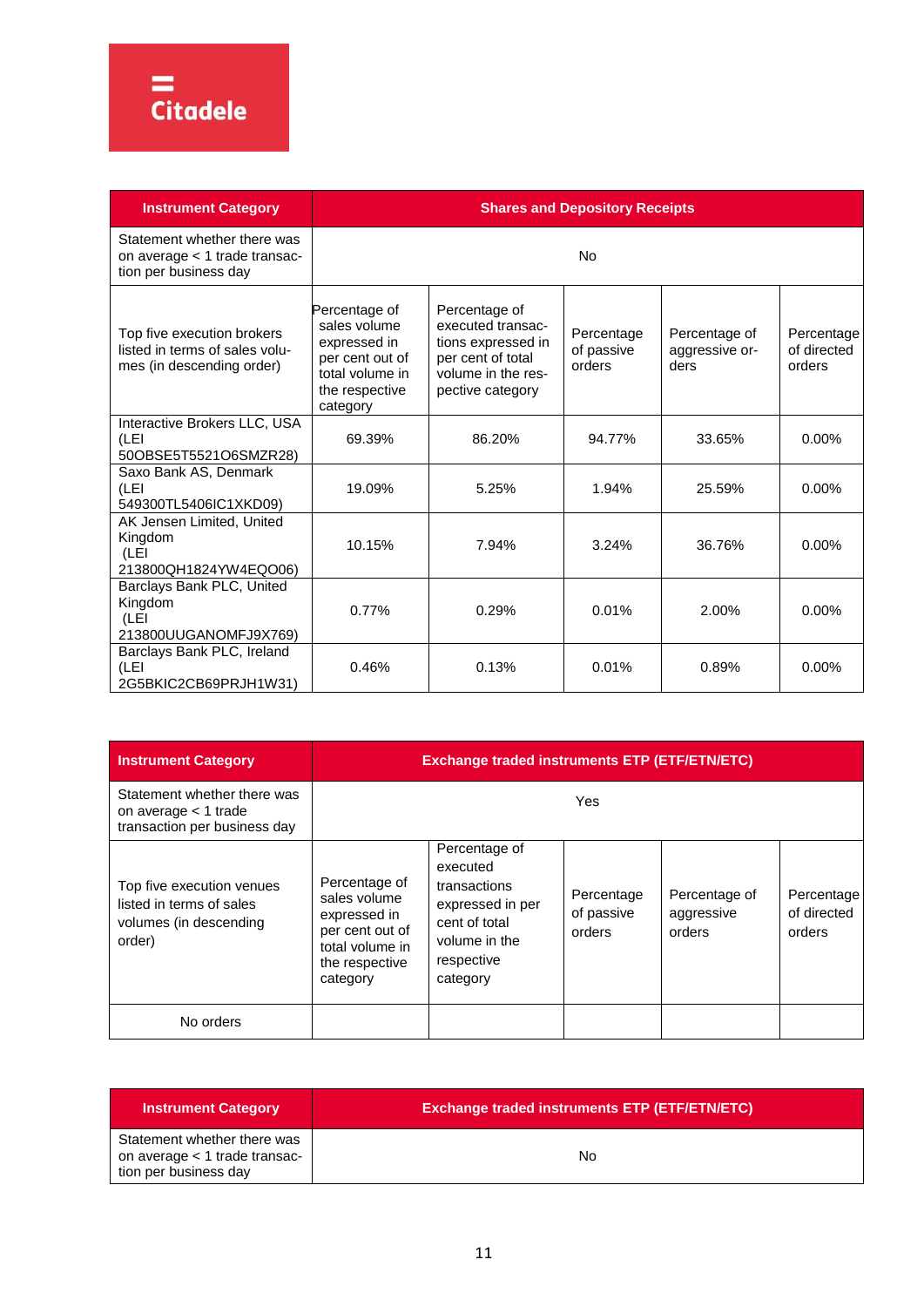

| Top five execution brokers<br>listed in terms of sales volu-<br>mes (in descending order) | Percentage of<br>sales volume<br>expressed in per<br>cent out of total<br>volume in the<br>respective<br>category | Percentage of<br>executed transac-<br>tions expressed in<br>per cent of total<br>volume in the res-<br>pective category | Percentage<br>of passive<br>orders | Percentage of<br>aggressive orders | Percentage<br>of directed<br>orders |
|-------------------------------------------------------------------------------------------|-------------------------------------------------------------------------------------------------------------------|-------------------------------------------------------------------------------------------------------------------------|------------------------------------|------------------------------------|-------------------------------------|
| AK Jensen Limited, United                                                                 |                                                                                                                   |                                                                                                                         |                                    |                                    |                                     |
| Kingdom<br>(LEI                                                                           | 36.90%                                                                                                            | 4.42%                                                                                                                   | 1.63%                              | 30.00%                             | $0.00\%$                            |
| 213800QH1824YW4EQO06)                                                                     |                                                                                                                   |                                                                                                                         |                                    |                                    |                                     |
| Interactive Brokers LLC, USA                                                              |                                                                                                                   |                                                                                                                         |                                    |                                    |                                     |
| (LEI                                                                                      | 35.29%                                                                                                            | 89.42%                                                                                                                  | 97.57%                             | 14.62%                             | 0.00%                               |
| 50OBSE5T5521O6SMZR28)                                                                     |                                                                                                                   |                                                                                                                         |                                    |                                    |                                     |
| Raiffeisen Bank International<br>AG, Austria                                              |                                                                                                                   |                                                                                                                         |                                    |                                    |                                     |
| (LEI                                                                                      | 27.37%                                                                                                            | 5.78%                                                                                                                   | 0.80%                              | 51.54%                             | $0.00\%$                            |
| 9ZHRYM6F437SQJ6OUG95)                                                                     |                                                                                                                   |                                                                                                                         |                                    |                                    |                                     |
| Saxo Bank AS, Denmark                                                                     |                                                                                                                   |                                                                                                                         |                                    |                                    |                                     |
| (LEI                                                                                      | 0.39%                                                                                                             | 0.30%                                                                                                                   | $0.00\%$                           | 3.08%                              | $0.00\%$                            |
| 549300TL5406IC1XKD09)                                                                     |                                                                                                                   |                                                                                                                         |                                    |                                    |                                     |
| Barclays Bank PLC, United                                                                 |                                                                                                                   |                                                                                                                         |                                    |                                    |                                     |
| Kingdom                                                                                   | 0.05%                                                                                                             | 0.08%                                                                                                                   | $0.00\%$                           | 0.77%                              | $0.00\%$                            |
| (LEI                                                                                      |                                                                                                                   |                                                                                                                         |                                    |                                    |                                     |
| 213800UUGANOMFJ9X769)                                                                     |                                                                                                                   |                                                                                                                         |                                    |                                    |                                     |

| <b>Instrument Category</b>                                                                | <b>Options</b>                                                                                                    |                                                                                                                           |                                    |                                           |                                  |  |
|-------------------------------------------------------------------------------------------|-------------------------------------------------------------------------------------------------------------------|---------------------------------------------------------------------------------------------------------------------------|------------------------------------|-------------------------------------------|----------------------------------|--|
| Statement whether there<br>was on average < 1 trade<br>transaction per business<br>day    |                                                                                                                   |                                                                                                                           | Yes                                |                                           |                                  |  |
| Top five execution venues<br>listed in terms of sales<br>volumes (in descending<br>order) | Percentage of<br>sales volume<br>expressed in per<br>cent out of total<br>volume in the<br>respective<br>category | Percentage of<br>executed<br>transactions<br>expressed in per<br>cent of total<br>volume in the<br>respective<br>category | Percentage<br>of passive<br>orders | Percentag<br>e of<br>aggressive<br>orders | Percentage of<br>directed orders |  |
| No orders                                                                                 |                                                                                                                   |                                                                                                                           |                                    |                                           |                                  |  |

| <b>Instrument Category</b>                                                             | <b>Options</b> |
|----------------------------------------------------------------------------------------|----------------|
| Statement whether there<br>was on average < 1 trade<br>transaction per business<br>day | No             |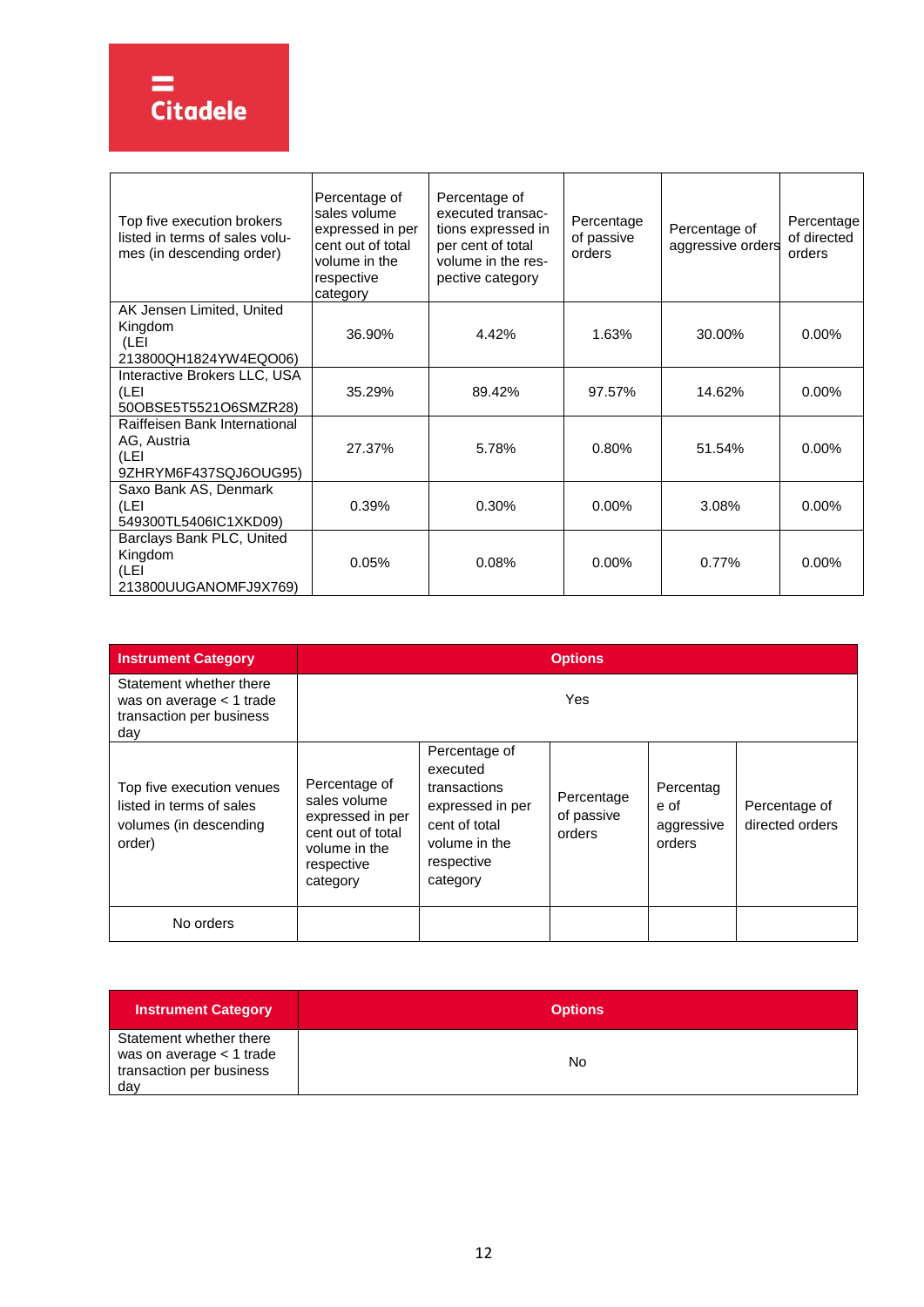| Top five execution brokers<br>listed in terms of sales<br>volumes (in descending<br>order) | Percentage of<br>sales volume<br>expressed in<br>per cent out of<br>total volume in<br>the respective<br>category | Percentage of<br>executed<br>transactions<br>expressed in per<br>cent of total<br>volume in the<br>respective<br>category | Percentage<br>of passive<br>orders | Percentag<br>e of<br>aggressive<br>orders | Percentage of<br>directed orders |
|--------------------------------------------------------------------------------------------|-------------------------------------------------------------------------------------------------------------------|---------------------------------------------------------------------------------------------------------------------------|------------------------------------|-------------------------------------------|----------------------------------|
| <b>INTERACTIVE BROKERS</b><br>LLC<br>(50OBSE5T5521O6SMZR28)                                | 100.00%                                                                                                           | 100.00%                                                                                                                   | 99.55%                             | 0.45%                                     | 100.00%                          |

| <b>Instrument Category</b>                                                                | Currency derivatives - swap contracts, futures, others                                                            |                                                                                                                           |                                    |                                          |                                  |  |
|-------------------------------------------------------------------------------------------|-------------------------------------------------------------------------------------------------------------------|---------------------------------------------------------------------------------------------------------------------------|------------------------------------|------------------------------------------|----------------------------------|--|
| Statement whether there<br>was on average $<$ 1 trade<br>transaction per business<br>day  | Yes                                                                                                               |                                                                                                                           |                                    |                                          |                                  |  |
| Top five execution venues<br>listed in terms of sales<br>volumes (in descending<br>order) | Percentage of<br>sales volume<br>expressed in per<br>cent out of total<br>volume in the<br>respective<br>category | Percentage of<br>executed<br>transactions<br>expressed in per<br>cent of total<br>volume in the<br>respective<br>category | Percentage of<br>passive<br>orders | Percentage<br>οf<br>aggressive<br>orders | Percentage of<br>directed orders |  |
| AS Citadele Banka<br>(LEI<br>2138009Y59EAR7H1UO97)                                        | 100%                                                                                                              | 100%                                                                                                                      | $0\%$                              | 100%                                     | $0\%$                            |  |

# **6. Summary of assessment about the quality of execution venues, considering transactions with the respective category of financial instruments**

# **Debt Securities**

# a) Factors impacting execution of orders

The Bank assessed the following factors impacting the execution of bonds and other debt securities: the key factors were price, costs, volume, speed, possibility of execution and payments, and type of order. In regard to non-liquid debt securities volume, price, costs, speed, possibility of execution and payments, type of order and other factors were assessed. When deciding on trade with the over-the-counter products, the Bank verifies the objectivity of the price offered to the client, summarising market data used in the estimate of the product's price, and, if possible, comparing with similar or comparable products. Executing a limit order of the client about bonds or other debt securities, the Bank executes the order, if it is possible, within the expiration term of the order for the price provided in the order or for a better price.

# b) Conflicts of interest

The Bank does not have a conflict of interest with the execution venues used in executing the clients' orders.

# c) Agreements with execution venues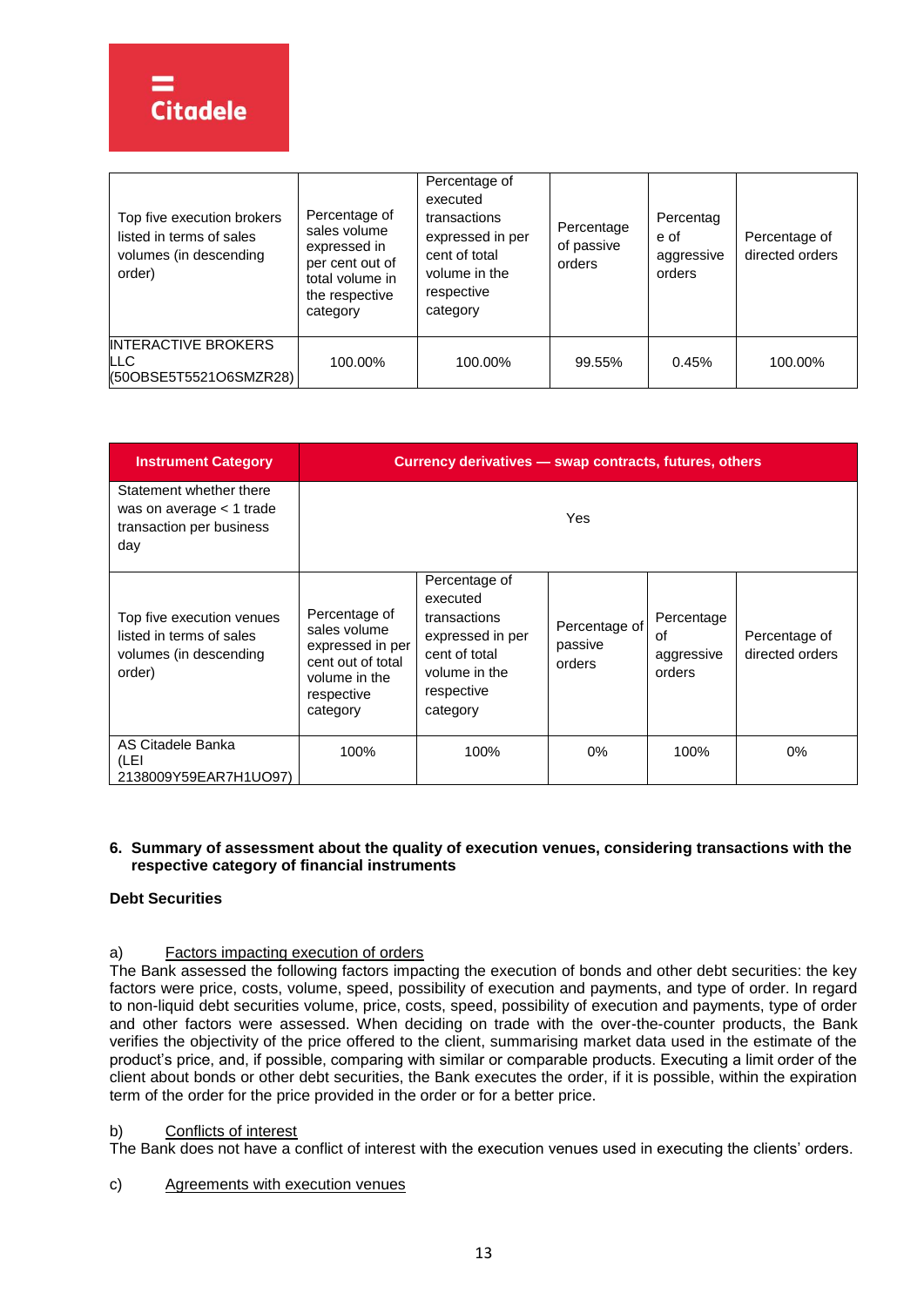

The Bank does not have any agreements with execution venues for provision or receipts of payments, remuneration, discounts or non-monetary benefits.

# d) Changes in the process of execution of orders

The Bank updates the list of execution venues every year. At the end of 2020, changes were introduced in line with the establishment or termination of business relations with the trade venues/brokers. In 2020, no significant changes were introduced in the list of business partners.

#### e) Different approach to different client categories when executing orders

The Bank does not apply different approaches to retail and professional clients when executing orders.

#### f) Other factors important in execution of orders

When the Bank executes retail client orders, it prioritises the considerations of price and costs, including costs that the client can incur directly in regard to the execution of orders

#### g) Use of data to assess the quality of orders

To achieve the best result in execution of client orders, the Bank takes all the necessary and reasonable measures and considers several factors, including price, costs, volume, speed, type of order, possibility of execution and payments.

#### **Shares and Depository Receipts**

#### a) Factors impacting execution of orders

To achieve the best result in execution of client orders, the Bank takes all the necessary and reasonable measures and considers several factors, including price, costs, volume, speed, type of order, possibility of execution and payments.

#### b) Conflicts of interest

The Bank does not have a conflict of interest with the execution venues used in executing the clients' orders.

#### Agreements with execution venues

The Bank does not have any agreements with execution venues for provision or receipts of payments, remuneration, discounts or non-monetary benefits.

#### Changes in the process of execution of orders

The Bank updates the list of execution venues every year. In the end of 2020, the Bank terminated relations with Interactive Brokers and started cooperating with Barclays Bank PLC, Ireland, and Saxo Bank A/S, Denmark.

e) Different approaches to different client categories when executing orders

The Bank does not apply different approaches to retail and professional clients when executing orders

#### Other factors important in execution of order

When the Bank executes retail client orders, it prioritises the considerations of price and costs, including costs that the client can incur directly in regard to the execution of orders.

# Use of data to assess the quality of orders

The Bank has not used data or instruments in regard to the quality of execution. The Bank has not used the data provided by the consolidated data provider.

#### **Exchange traded products (ETF,ETN,ETC)**

#### a) Factors impacting execution of orders

To achieve the best result in the execution of client orders, the Bank takes all the necessary and reasonable measures and considers several factors, including price, costs, volume, speed, type of order, possibility of execution and payments income.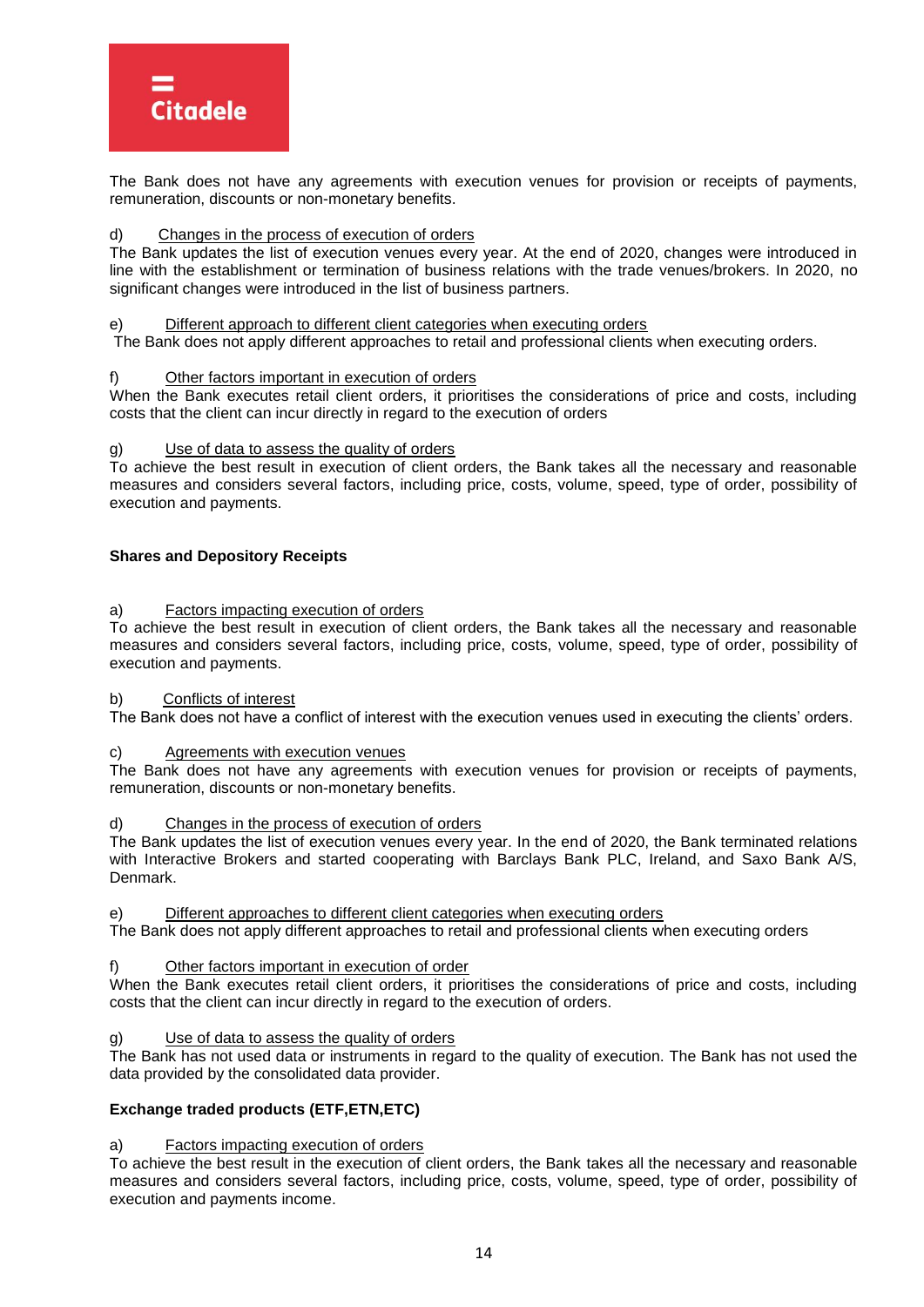

# b) Conflicts of interest

The Bank does not have a conflict of interest with the execution venues used in executing the clients' orders.

# c) Agreements with execution venues.

The Bank does not have any agreements with execution venues for provision or receipts of payments, remuneration, discounts or non-monetary benefits.

# d) Changes in the process of execution of orders

The Bank updates the list of execution venues every year. At the end of 2020, the Bank terminated relations with Interactive Brokers and started cooperating with Barclays Bank PLC, Ireland, and Saxo Bank A/S, Denmark.

e) Different approaches to different client categories when executing orders

The Bank does not apply different approaches to retail and professional clients when executing orders.

f) Other factors important in execution of orders

When the Bank executes retail client orders, it prioritises the considerations of price and costs, including costs that the client can incur directly in regard to the execution of order.

Use of data to assess the quality of orders

The Bank has not used data or instruments in regard to the quality of execution. The Bank has not used the data provided by the consolidated data provider.

# **Options**

a) Factors impacting execution of orders

To achieve the best result in execution of client orders, the Bank takes all the necessary and reasonable measures and considers several factors, including price, costs, volume, speed, type of order, possibility of execution and payments income.

#### b) Conflicts of interest

The Bank does not have a conflict of interest with the execution venues used in executing the clients' orders.

c) Agreements with execution venues

The Bank does not have any agreements with execution venues for provision or receipts of payments, remuneration, discounts or non-monetary benefits.

d) Changes in the process of execution of orders

The Bank updates the list of execution venues every year. In the end of 2020, cooperation with Interactive Brokers was terminated along with termination of execution of share option transactions

Different approaches to different client categories when executing orders

The Bank does not apply different approaches to retail and professional clients when executing orders.

#### Other factors important in execution of orders

When the Bank executes retail client orders, it prioritises the considerations of price and costs, including costs that the client can incur directly in regard to the execution of orders.

# Use of data to assess the quality of orders

The Bank has not used data or instruments in regard to the quality of execution. The Bank has not used the data provided by the consolidated data provider.

#### **Currency derivatives — swap contracts, futures**

a) Factors impacting execution of orders

These transactions are mainly structured considering the individual requirements of the client to satisfy the client's specific request for a specific transaction amount, currency pair and payment date. Considering that a specific individual request mainly does not have a single offer in the currency market, the Bank determines